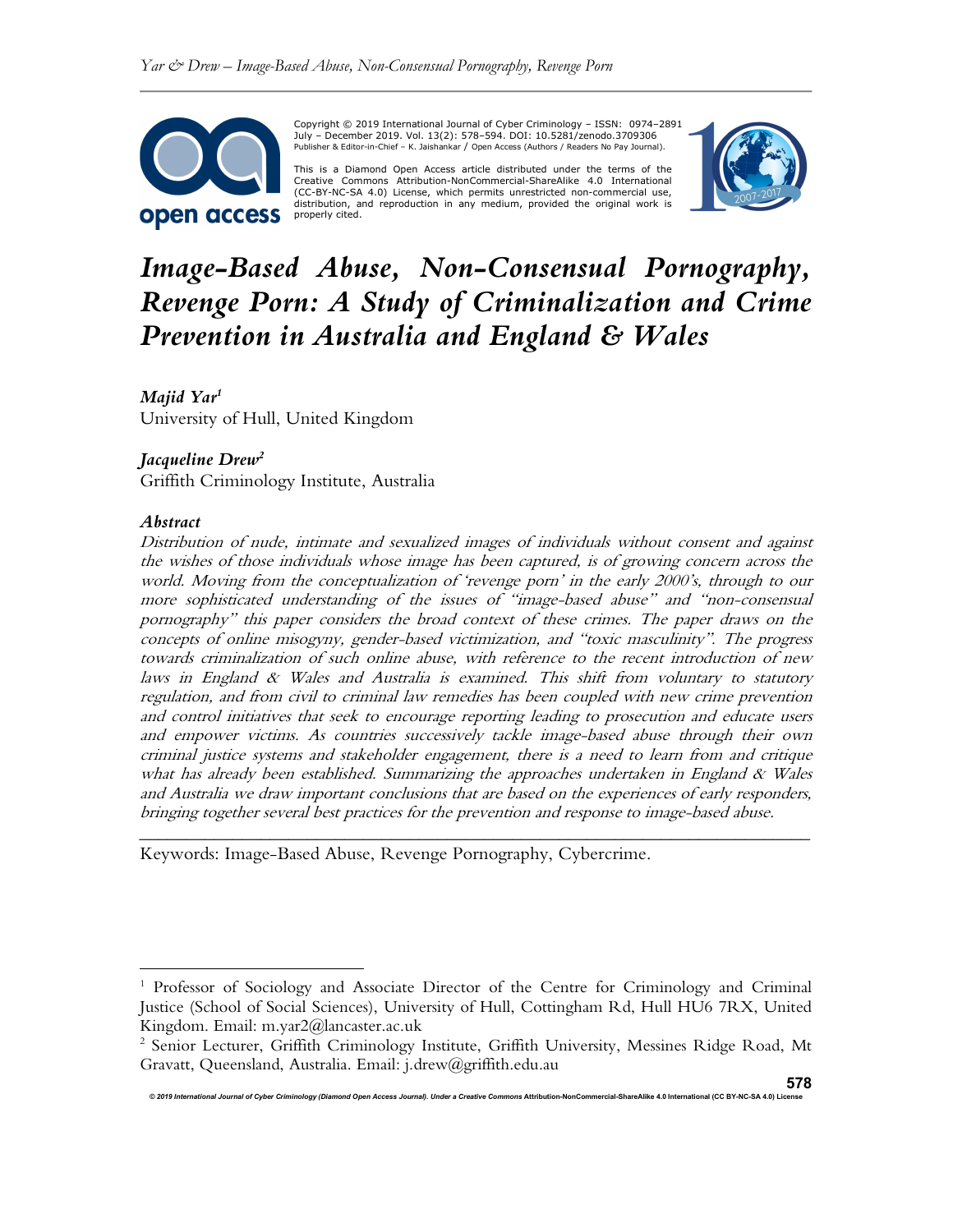

## Introduction

The dissemination of nude, intimate and sexualized images of individuals (overwhelmingly female), without the consent and against the wishes of those pictured, has become of late a high-profile internet-based problem. It was initially identified and discussed in the early 2000s under the rubric of 'revenge porn' and correspondingly associated with vengeful acts of humiliation perpetrated by disgruntled ex-intimates and former romantic partners. More recently, new terminology has emerged including that of "image-based abuse" and "non-consensual pornography", signaling a broader understanding of the problem, and the fact that it extends beyond revenge by ex-intimates to include also covertly produced images and video recordings (such as so-called "upskirting", "downblousing" and "creepshots") and material that has been hacked or otherwise stolen before being shared online via social networking platforms, blogs and dedicated websites (Stokes, 2014: 930). While early responses were oriented very much to self-regulation through content removal by web hosts, social media services and ISPs, the past few years have seen a decisive shift through the introduction of criminal statutes and corresponding sanctions in numerous countries, including the US, England & Wales and Australia. This shift from voluntary to statutory regulation, and from civil to criminal law remedies, is being matched by new crime prevention and control initiatives that seek to encourage reporting leading to prosecution, educate users and empower victims.

This paper pursues a number of inter-connected aims. Firstly, it charts briefly the rise of image-based abuse (henceforth IBA) as a social problem, and situates its emergence within the broader context of online misogyny, gender-based victimization, and an anti-feminist backlash that has licensed a "toxic masculinity" which embraces the use of sexual humiliation and abuse as an instrument of patriarchal control. Consequently, we argue that the heightened awareness of the problem in public and policy domains has to be seen in connection with a broader critique of entrenched socio-cultural sexism and discrimination, as championed for example by the #MeToo movement.

Secondly, this paper details the moves to criminalize such online abuse, looking in particular at the recent introduction of new laws in England & Wales and Australia<sup>3</sup>. It also draws upon formative developments in the United States and elsewhere.

Thirdly, it maps the kinds of user-oriented crime prevention initiatives aimed at curtailing the incidence of online IBA and bringing offenders to justice, with a comparative focus upon endeavors in Australia and England & Wales. The effectiveness of these legally-based crime control initiatives is assessed and potential or actual impediment to effective response are identified. Our choice of these two jurisdictions for analysis is driven a number of factors: both have introduced laws criminalizing IBA over the same recent period (2013-18); the laws define the problem of sexual IBA in broadly similar ways and make similar provisions in terms of sanctions and, in tandem with the innovations in criminal law, both have introduced concurrently measures aimed at crime reporting, user education and prevention, such as hotlines, public information campaigns

 $3$  We restrict our view to England & Wales rather than the UK, as the separate legal jurisdictions of Scotland and Northern Ireland have made their own separate provisions. In respect of Australia, we look at legal developments at both State and Federal levels, as revenge porn laws have been enacted at both.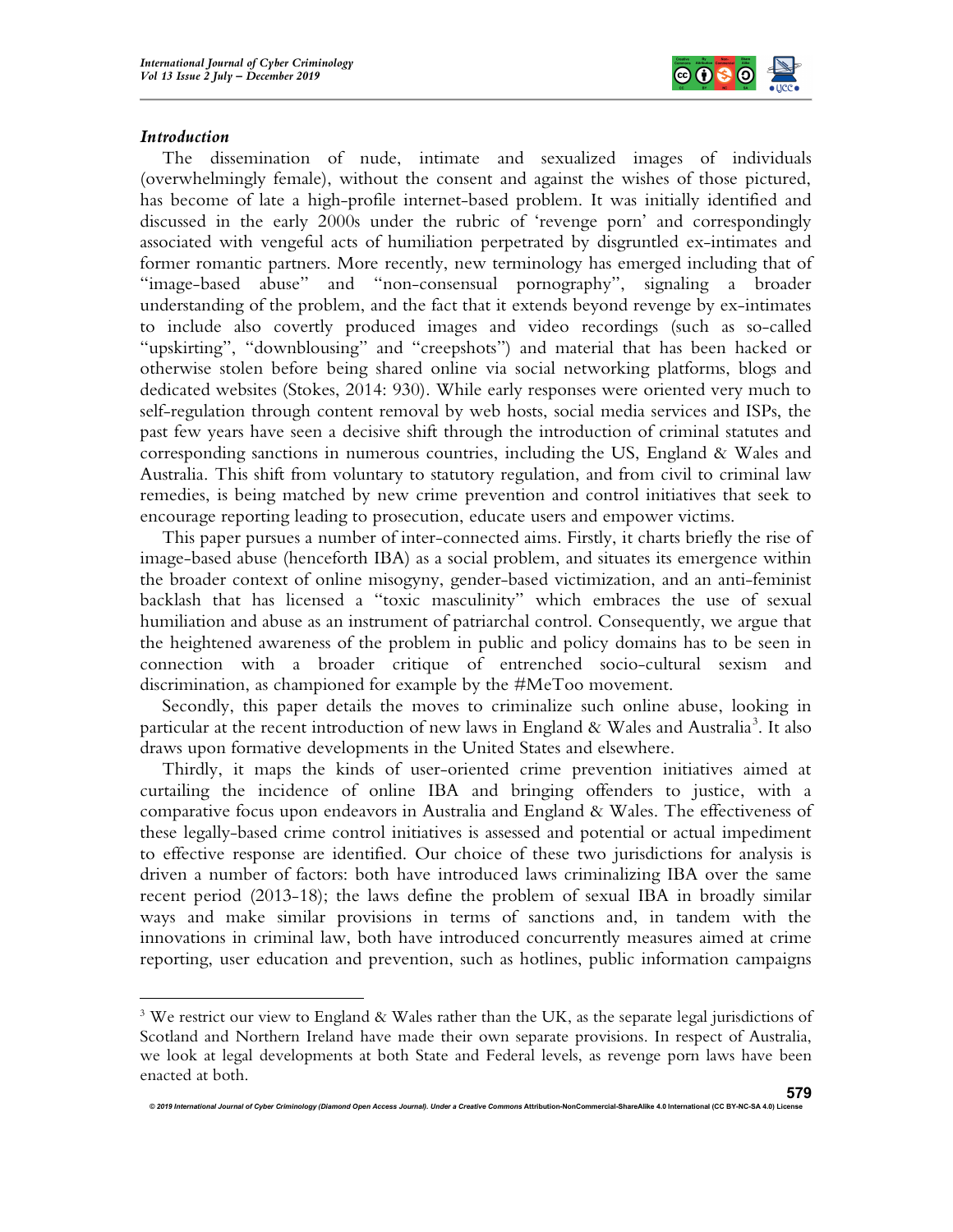and advisory materials. This concurrence of parallel measures enables us to assess the developments and their effectiveness in comparative terms (Bennett, 2004). However, as will be discussed later, they also diverge in a number of notable respects.

## 1. THE RISE OF REVENGE PORN, NON-CONSENSUAL PORNOGRAPHY AND IMAGE-BASED ABUSE

While it is difficult to date with precision the emergence of IBA, its appearance appears to have been conterminous with the popular uptake of the internet and World Wide Web in the mid-1990s. Early discussion of the phenomenon was very much encapsulated within accounts of a wider problem associated with cyber-stalking and online harassment. In the context of such offences, former intimates distributed online nude and sexual photographs of their ex-partners, typically following the acrimonious breakdown of a relationship – what one commentator dubs "pornographic souvenirs from relationships gone sour" (Hill, 2011). The intent to humiliate, embarrass and hurt those photographed through these disclosures explains why the practice came to be quickly associated with "revenge", and was in many instances part of a more concerted and wide-ranging campaign of harassment, intimidation and vilification (through, for example, spreading lies and misinformation about the targeted individuals, or sending them abusive messages via email or other electronic communication channels) (Yar and Steinmetz, 2019). In many such cases, the identities and personal details of those depicted are also shared, thereby both exacerbating the distress experienced and giving licence to other internet users to abuse and stalk the victim.

Over time, as the practice of sharing (and viewing) such images expanded, a range of other motivations have also come to the fore, including a desire for notoriety, sexual gratification, and economic gain (the latter generated by advertising revenue on imagehosting sites or extorting victims by demanding a "take down fee" for removing the offending content) (Stroud, 2014; Fletcher, 2014; Franklin, 2014; BBC News, 2015). In other words, "revenge porn" in its strict sense is in fact part of a "continuum of imagebased sexual abuse" (McGlynn, Rackley & Houghton, 2017).

Opportunities for offenders (those engaging in unauthorized online sharing of sexual images) have become more readily available in consequence of a number of communications-related developments, including: 1. the growth of "sexting" behavior, in which individuals voluntarily share nude and provocative images, videos or text with current or prospective intimates (Crofts, Lee, McGovern & Milivojevic, 2016; Lenhart, 2009; Mitchell, Finkelhor, Jones & Wolak, 2011), content which might subsequently be misused and shared with others; 2. the practice of creating self-images ("selfies") which are intended to be shared with a limited audience via social media platforms such as Facebook, which are subsequently co-opted, without permission, and repurposed for sexual gratification or voyeuristic enjoyment; 3. the use of cloud storage to host personal media content, including intimate images, which are subsequently accessed by others through hacks or data breaches, and shared online (as notably happened in 2014 when private and nude pictures of (predominantly female) celebrities were hacked from Apple's iCloud storage platform and shared on social networks such as Imgur and Reddit (McCormick, 2014); 4. the growing trend of using camera phones to covertly photograph individuals in public and/or private settings, then sharing these images online via sites dedicated to so-

© 2019 International Journal of Cyber Criminology (Diamond Open Access Journal). Under a Creative Comr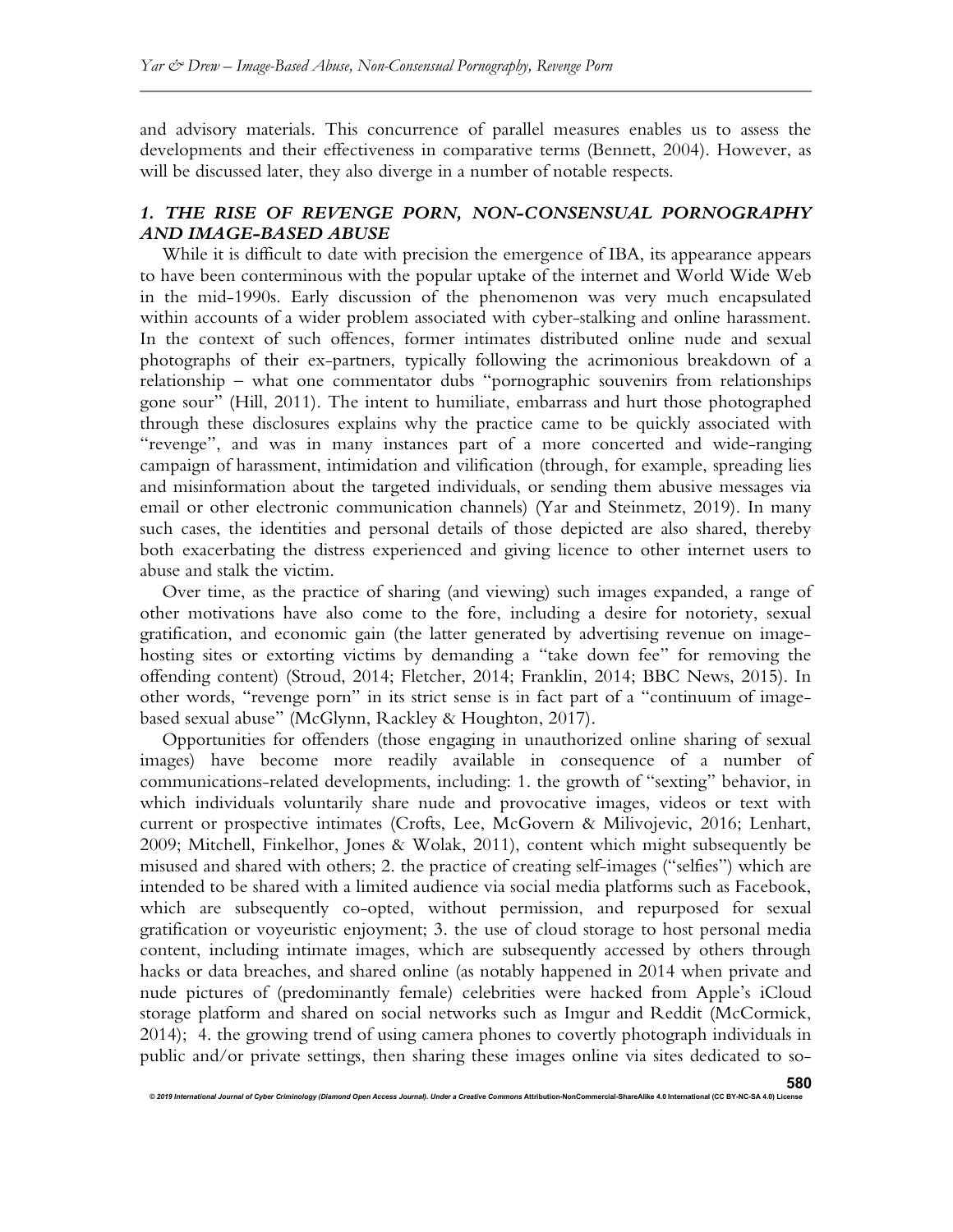

called "creepshots", "upskirting" and "downblousing" (Powell, 2010); and 5. the ways that the internet affords users and abusers the ability to maintain their own anonymity (Stroud, 2014), while simultaneously identifying victims (including the practice of "doxing", "the intentional public release onto the Internet of personal information about an individual by a third party, often with the intent to humiliate, threaten, intimidate, or punish the identified individual" (Douglas, 2016, p.199)).

Beyond these media-specific factors, we must recognize (as alluded to in our introductory remarks) the broader socio-cultural context which has recently seen the articulation of a reactionary (white) masculinity that licenses and valorizes the denigration of women, alongside people of color, and sexual, ethnic and religious minorities (Nagle 2017; Salter & Blodgett, 2016). The pervasive air of intimidation, sexism, harassment and marginalization experienced by women has of late been highlighted by the #MeToo movement, in which victims of such conduct break their silence and share publicly the nature and extent of the abuse suffered (Frye, 2018). In its specific online manifestation, this "toxic masculinity" has been apparent on social networks and content-sharing platforms such as Reddit, 4Chan and 8Chan (Massanari, 2017), which have become repositories for gender-based abuse, including the circulation of "revenge porn" and other kinds of image-based offences (Marganski, 2018). Of those lodging complaints of IBA with the police in England in 2015, female victims outnumbered males by a factor of eight (Davies, 2015). The misogynistic character of these activities is further demonstrated by the vitriolic, sexually crude and demeaning viewer comments that typically accompany the posted images (Martinez, 2014). Thus, IBA has emerged and thrived by drawing support from an ideology that legitimizes gender-based and other forms of denigration as a form of masculine self-assertion or empowerment.

The precise extent of online IBA is difficult to gauge, for a number of reasons. Firstly, is the limited amount of systematic data collection through victimization studies. Further, IBA is often under-reported by victims (some of whom may be unaware that their pictures and details have been shared without permission) and due to the varying definitions and delimitations of the problem according to different actors and authorities (for example, whether the images concerned need to be sexually explicit, or the sharing of images needs to be motivated by an intent to annoy or harass the victim, in order to count as IBA). We can, however, garner some indicative sense of the extent of the problem. One of the first and most prominent "revenge porn" sites, IsAnyoneUp, launched in 2010 and remained live and active for 16 months. Its founder subsequently reported that he was receiving some 35,000 submissions every week, with an even split between images that had been "self-submitted...from those seeking quick Internet fame" and genuine instances of unauthorized and unwelcome sharing of images (Stroud 2014: 170). While such sites come and go, including the likes of Pinkmeth, Texxxan, Anon-IB, and IsAnybodyDown (Ibid.: 170-171; Calvert, 2013: 671; Gault & Cox, 2018). Interestingly, after being shut down, sites such as Pinkmeth subsequently resurfaced on the Dark Web (Cox, 2015).

When laws criminalizing IBA came into force in England & Wales in April 2015 (discussed further in the next section), the following 6 months saw 1,160 incidents reported across 31 police forces; while the average age of victims was 25, a significant minority were under the age of consent, with some younger than 11 years old; 68% of offences were committed using Facebook, and other popular social media platforms such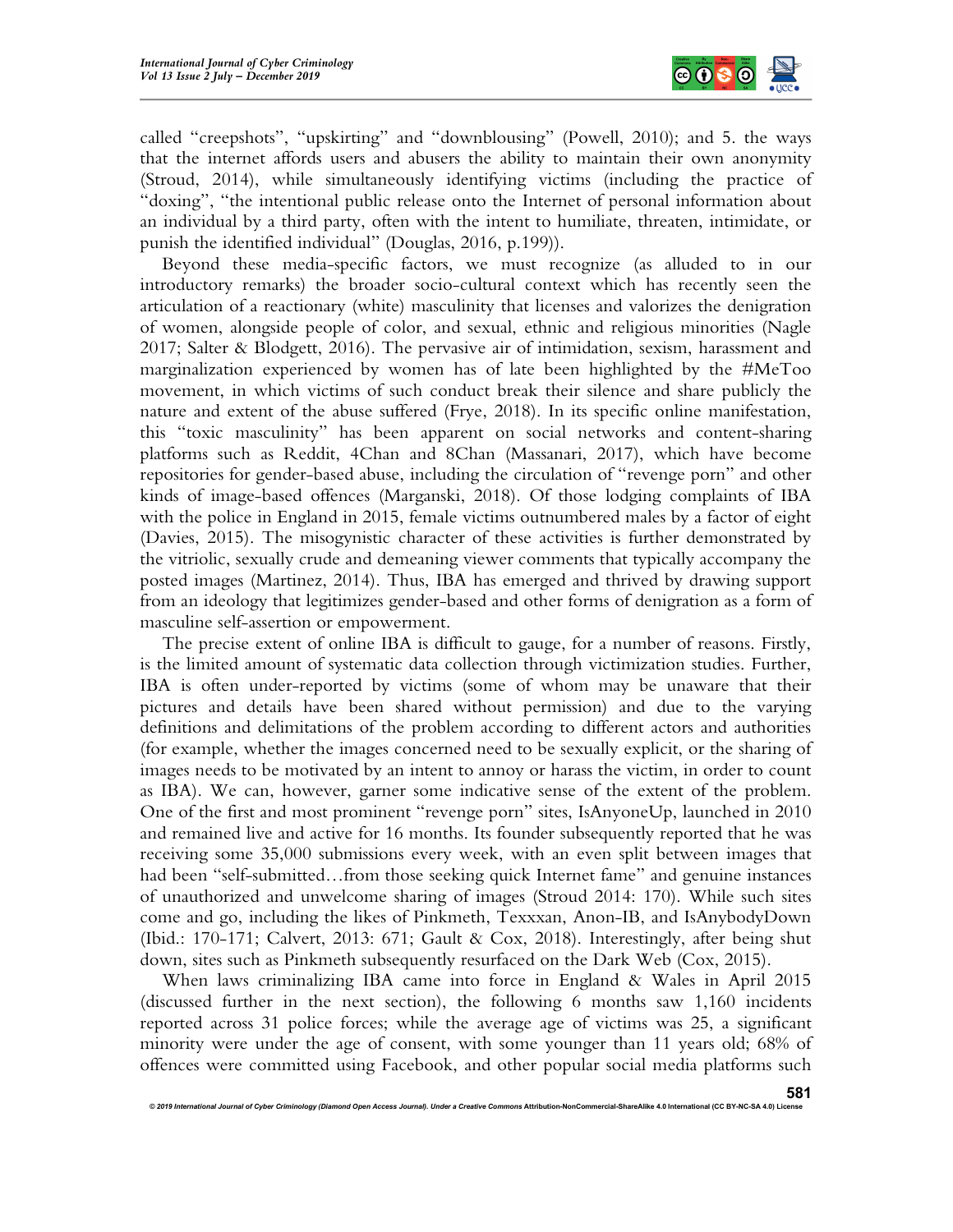as Instagram and Snapchat also figured (Spratt 2016). The only UK-based victimization survey to date has involved a small sample of 64 (predominantly female) respondents, all of whom had self-reported suffering IBA (Short, Brown, Pitchford & Barnes, 2017). Consequently, while providing useful data about the dynamics of the offence and its impacts and consequences, the study cannot provide any indication of the proportion of internet users who experience such victimization i.e. its prevalence.

In Australia, by contrast, a 2017 nationwide survey of 4,200 respondents found that 20% had experienced IBA; a previous 2014 survey by the same researchers placed this figure at 10.7%, clearly indicating a rapid increase in victimization rates (Henry, Powell & Flynn, 2017). The survey also found that perpetrators are, in more than 90% of incidents, either partners, ex-intimates or "otherwise known" to the victim (Ibid.: 6). A 2016 survey of 3,000 Americans found a somewhat lower victimization rate, with 4% of respondents having be subjected to the threat and/or actuality of non-consensual sharing of intimate images (Lenhart, Ybarra & Price-Feeney, 2016). This discrepancy in comparison with the figures from Australia may be an artefact of the kinds of images that were deemed to constitute "revenge porn" in the US study, namely "nude or nearly nude photos or videos" (ibid.). The Australian study also appears to have included within its definition of the problem "upskirting" and "downblousing" images that, while invasive and sexualized, may not include nudity (e.g. of the breasts or genitals). These differences notwithstanding, we can discern that IBA of this kind is a significant and seemingly growing problem, one that causes significant psychological, emotional and social harm to victims (Franklin, 2014; Scheller, 2015; Henry et al., 2017).

#### 2. THE CRIMINALIZATION OF IMAGE-BASED ABUSE

ed<br>International of Cyber Criminology (Diamond Open Access Journal). Under a Creative Commercial-ShareAlike 4.0 I

Despite recorded incidents dating back at least as far 2000 (Linkous, 2014), targeted criminal law measures specifically addressing IBA or non-consensual pornography did not start to appear on a widespread scale until some years later. The earliest such statute was introduced in the state of New Jersey in 2004 (New Jersey Code 2C: 14-9), which made it "a felony to disclose a person's nude or partial nude image without that person's consent" (Martinez 2014, p.239). A similar measure was introduced in Alaska in 2005, but almost a decade was to pass before another state, California, was to pass a similar law (Penal Code  $\S$  647(j)(4)). Other states rapidly followed in the ensuing years, and as of 2017 a total of 38 states, as well as the District of Columbia (DC) had enacted legislation (FindLaw, 2019).

It is important to note the significant variation in such provisions across a number of dimensions. For example, the California statute's definition of an offence requires not only the act of distributing the image without consent, but that it be done "with the intention to cause serious emotional distress", and that such distress be demonstrably suffered (Martinez, 2014, p. 241-3). Additionally, while some states made non-consensual pornography a felony punishable by up to 6 years in prison, others treat it as a far less serious misdemeanor offence punishable either by much shorter custodial sentences or a fine (FindLaw, 2019). In addition to these specifically-focused laws, IBA has also been prosecuted under laws related to harassment and stalking, as well as the use of civil remedies such as the assertion of copyright by the victims to force removal of content (Levendowski, 2013). Outside the US, the Philippines was the first country to take action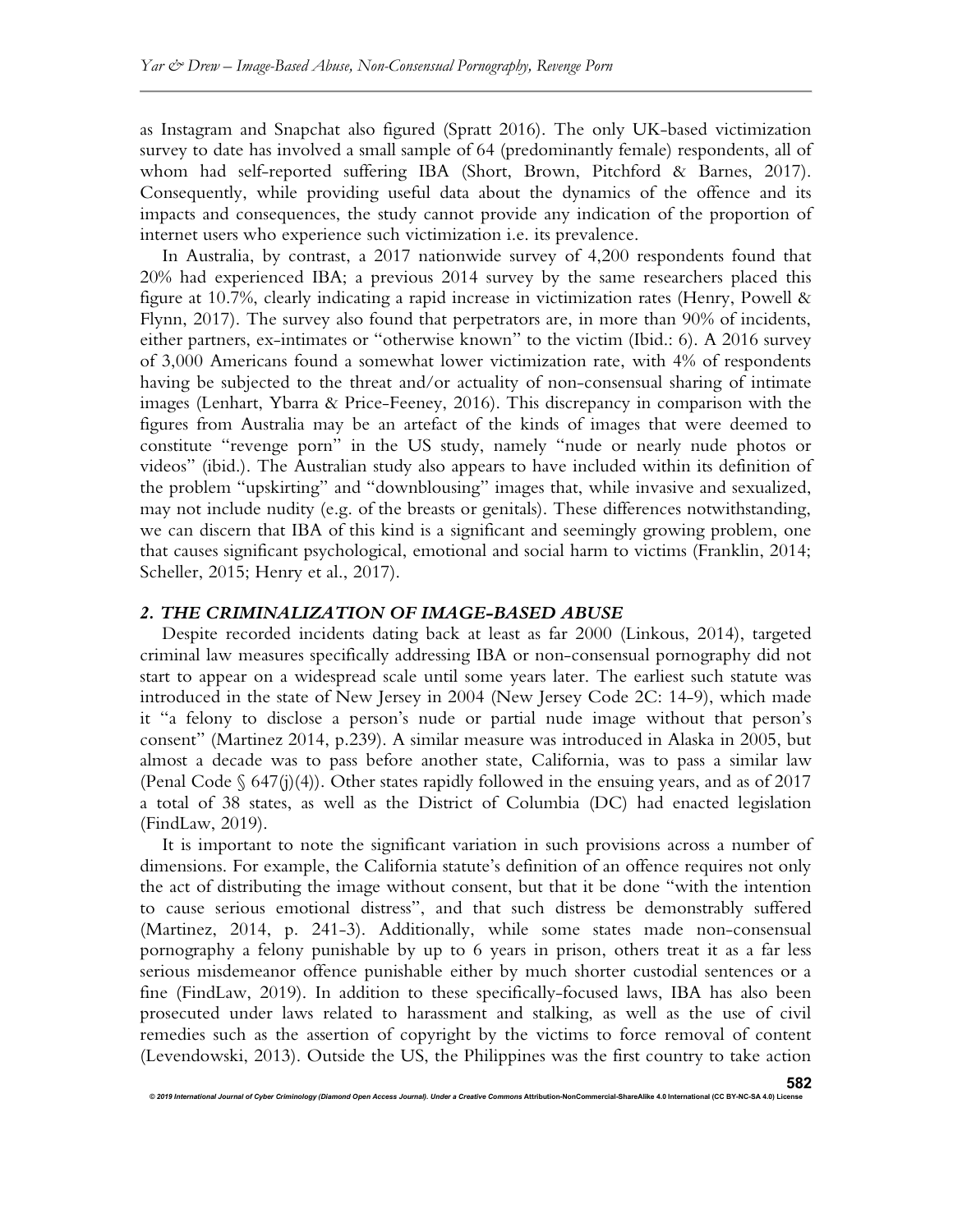

when it passed the Anti-Photo and Video Voyeurism Act which included provisions for custodial sentences of up to 7 years (Franks, 2016). Subsequently, similar criminal laws have been introduced in Israel, Canada and Japan (2014), and New Zealand (2015).

In Australia, state and federal legislation has been introduced to address IBA. At a state level, Queensland, New South Wales, Victoria, South Australia, Australian Capital Territory and Northern Territory have passed amendments to their respective criminal codes to specifically criminalize offences related to distributing and threatening distribution of intimate images without consent. New South Wales was the first Australian jurisdiction to explicitly include 'altered images' within its criminal definitions related to IBA. Altered images can include such manipulation of images including body alterations or face swapping (Crimes Amendment (Intimate Images) Amendment Act 2017 (NSW)). Western Australia has provisions within their Restraining Orders Act 1997 (WA). Tasmania remains the only Australian state or territory with no specific IBA laws.

In 2018 the Australian Government moved to amend federal legislation. The Enhancing Online Safety (Non-consensual Sharing of Intimate Images) Act 2018 (henceforth EOSA) amends the Enhancing Online Safety Act 2015 (Cth) and the Criminal Code Act 1995 (Cth), making it an offence to non-consensually share "intimate images". As will be discussed in more detail later, the Act incorporates provisions for punitive actions, both criminal and civil. The Act allows for custodial sentences of up to 7 years and establishes a civil penalties regime allowing penalties against internet and social media companies who fail to comply with orders to remove offending content. These are innovations yet to be seen in any other legislation around image-based abuse (EOSA, 2018b). Taken together, the provisions of the Act constitute the most far-reaching attempts to use criminal law to tackle non-consensual image sharing.

Particularly noteworthy is the fact that the Act does not confine the definition of "intimate images" to only those explicitly containing nudity (of the genitals, breasts, etc.). Rather, it also encompasses material depicting "the person's genital area or anal area (whether bare or *covered by underwear* – emphasis added)" – thereby encompassing within its scope the kinds of images commonly associated with "upskirting" photos. Moreover, it also counts instances in which "because of the person's religious or cultural background, the person consistently wears particular attire of religious or cultural significance whenever the person is in public…the material depicts, or appears to depict, the person without that attire" – a definition that would, for example, cover the non-consensual sharing of images of a Muslim woman without the niqab she would normally wear in public, or the depiction of a Sikh man without his turban (EOSA, 2018b: 24).

Turning to England & Wales, the 2015 Criminal Justice and Courts  $Act<sup>4</sup>$  (henceforth CJCA) introduced specific provisions (S.33-35) to criminalize the distribution of "private sexual materials" (prior to this Act, IBA cases had been prosecuted under other statutes such as the Malicious Communications Act (1988) and the Protection from Harassment Act (1997)). Again, it is noteworthy that the Act takes a potentially broader interpretation

<sup>&</sup>lt;sup>4</sup> The separate jurisdictions of Scotland and Northern Ireland introduced their own subsequent provisions in 2016, which differ in some aspects from that enacted in England & Wales e.g. in terms of defining the kinds of material covered and the duration of custodial sentences that may be handed down.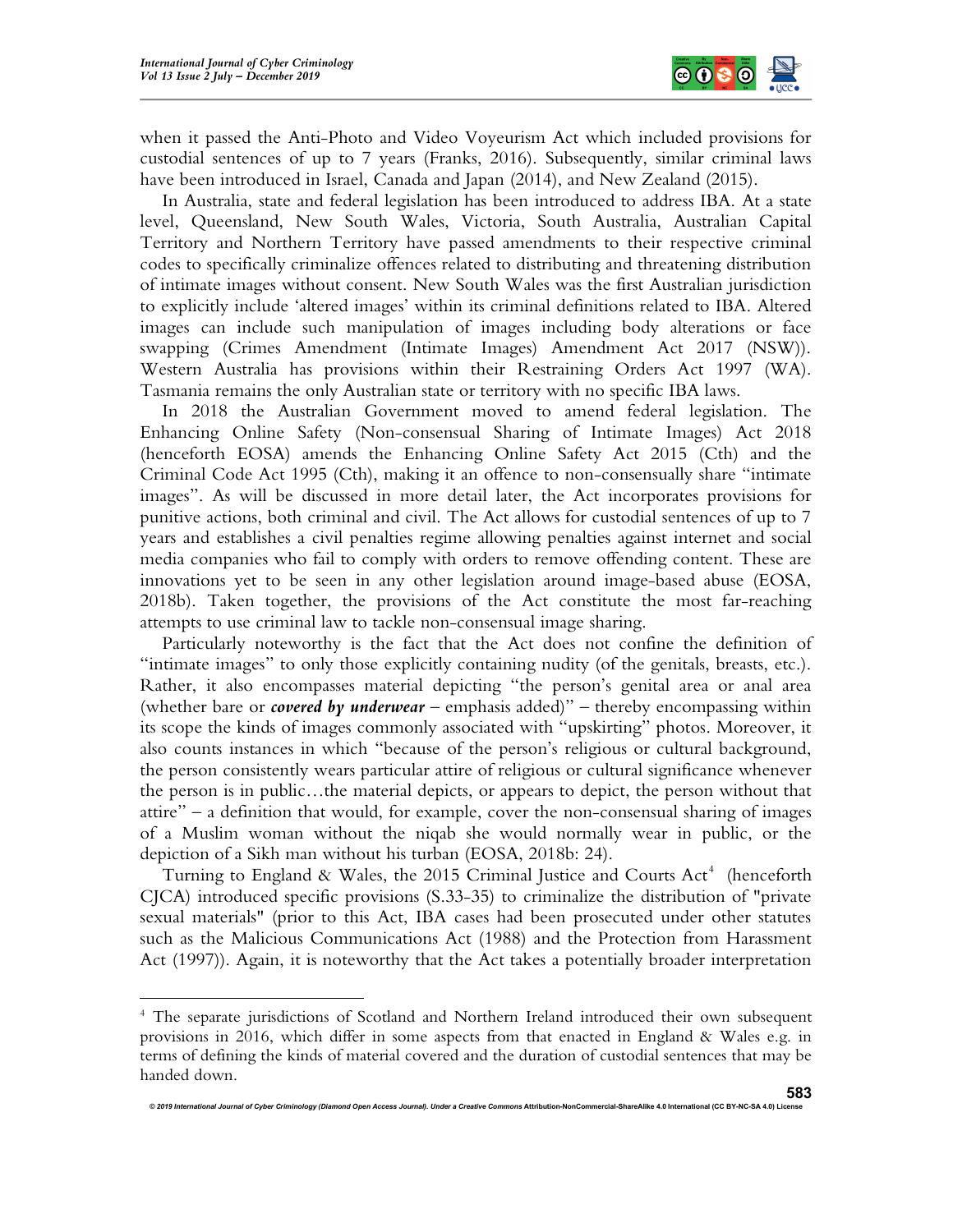of material to which its provisions are applicable, by not simply tying the notion of "sexual material" to nudity alone. Instead, it additionally allows for a potentially more capacious definition – material that "shows something that a reasonable person would consider to be sexual because of its nature, or […] its content, taken as a whole, is such that a reasonable person would consider it to be sexual" (Criminal Justice and Courts Act 2015, S.35). This would appear to allow, in principle, the inclusions of sexually provocative but non-nude images. However, unlike the Australian EOSA, it does not go so far as to cover being pictured without "attire of religious or cultural significance" that a victim would normally wear in public. Likewise, no liability or penalties are imposed upon internet companies and social media providers, although consultations are currently under way about proposals for introducing a system of fines for companies that fail to act effectively to remove prohibited content (Yar, 2018; we return to this issue later in our discussion). Additionally, like the California statute, the Act might be criticized for requiring that the image disclosure be done "with the intention of causing that person distress" (Criminal Justice and Courts Act 2015 Explanatory Notes). In terms of penalties, the Act allows for custodial sentences of up to 2 years and/or an unspecified fine. And finally, the Act has been criticized by campaigners and victims' advocates because its provisions only apply in instances where the images/recordings in question have actually been distributed. They point out that the threat of such disclosure in and of itself causes very significant distress and harms to those targeted, irrespective of whether the offenders does, in the final instance, deliver on that threat (Robinson & Dowling, 2019).

#### 3. PROSECUTIONS OF IMAGE BASED ABUSE

© 2019 International Journal of Cyber Criminology (Diamond Open Access Journal). Under a Creative Com

We now turn to consider the exercise of the above Acts in terms of prosecutions brought since their introduction. Given the very recent enactment of Australia's EOSA (1 September 2018) there are as yet no figures available. However, there are corresponding figures available in relation to the State laws in Victoria, South Australia, and New South Wales. In England & Wales, the Crown Prosecution Service's annual Violence against Women and Girls (VAWG) report includes data on the number of offences prosecuted under the CJCA since 2015. In 2015-16, there were 206 such prosecutions (although this figure is for part year, as the provisions came into force in April of 2015), and the range of sanctions were applied upon conviction including (suspended) custodial sentences, fines, restraining orders, tagged curfews, and payment of compensation (CPS, 2016: 11, 90-91). The corresponding figures for the two subsequent 12-month periods were 460 and 464 (CPS, 2017: 17, A43; CPS 2018: 190). New sentencing guidelines came into force from October 2018, recommending harsher sentences for those who repeatedly re-post offending content after it has already been taken down (BBC News, 2018a). Thus, in cases combining "higher culpability" ("intended to maximize distress", "images circulated widely", "significant planning", "repeated efforts to keep images available for viewing") and high harm ("very serious distress caused", "significant psychological harm", "considerable practical impact") the recommended starting point is a 12-month custodial sentence (Sentencing Council, 2018: 22). However, these efforts notwithstanding, one third of complaints made since 2015 (2,813 out of 7,806) were dropped. According to Julia Mulligan, Police and Crime Commissioner for North Yorkshire, this may be driven by the fact that, being classed as a "communicative offence" rather than a "sexual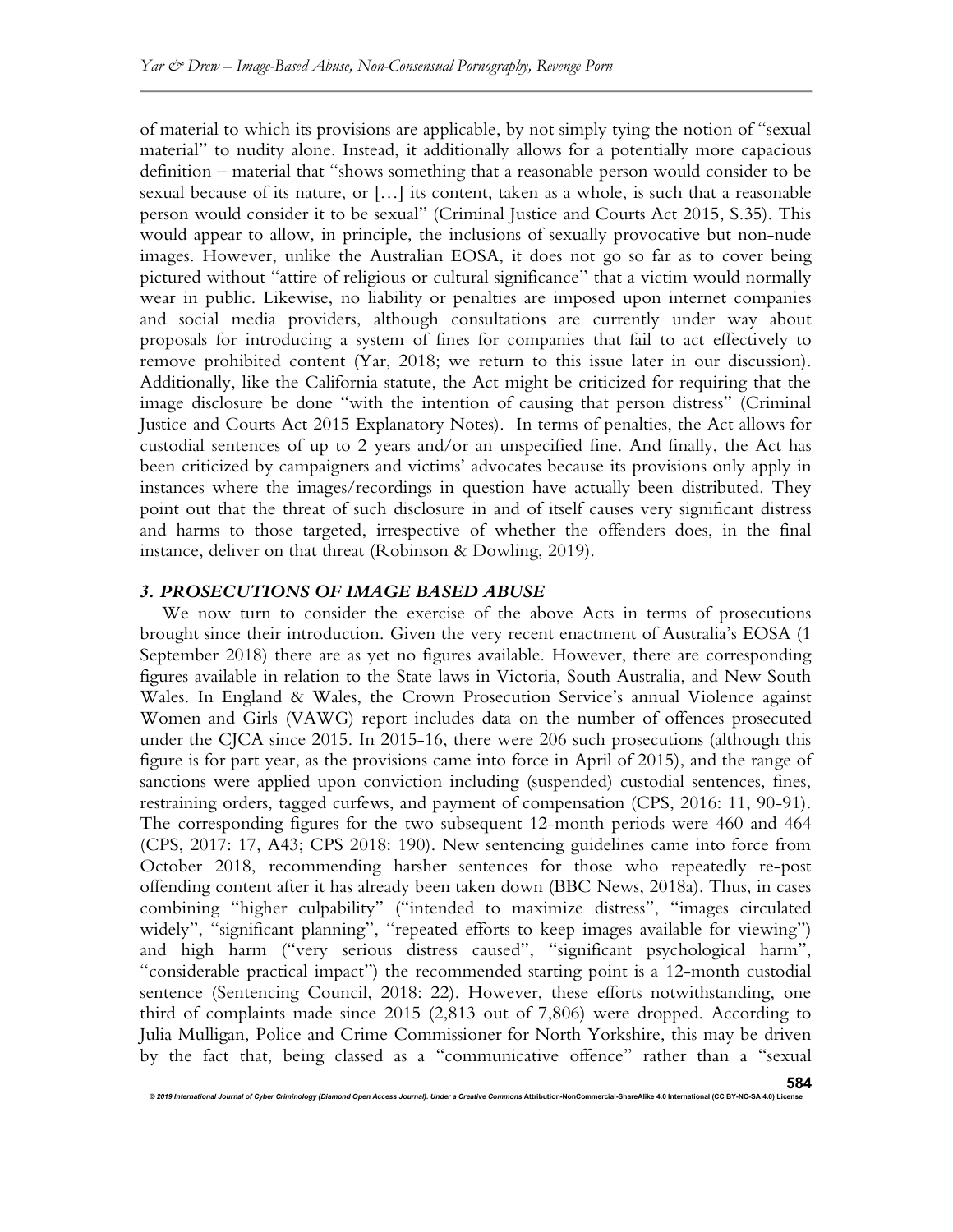

offence", IBA cases do not allow victims to remain anonymous and the prospect of being publicly named serves to deter victims (BBC News, 2018b). Despite public calls for a change to the law in order to grant victims anonymity, no change appears to be planned at present.

## 4. MECHANISMS FOR REPORTING OF IMAGE-BASED ABUSE

In this section we turn to consider the mechanisms and systems for reporting incidents of IBA that have been established in parallel with the legislative changes outlined in the preceding discussion.

## 4.1. Australia: Office of eSafety – Online Portal for reporting and available statistics

In late 2017 the Australian Government-funded Office of eSafety, launched an initiative to assist victims of IBA. The image-based abuse portal, believed to be a worldfirst, provides victims with reporting options, support and resources for those who have experienced IBA. The portal provides victims, as well as family, friends and bystanders, a central location where IBA can be reported. The portal assists victims to report IBA to seek its removal, it also provides advice and resources focused on managing the impact of IBA.

Reports submitted to the online portal are assessed as either a complaint or an objection notice (Office of eSafety, 2019a). A complaint can be made by a victim, or on behalf of a victim, when the image has been posted or threatened to be posted without consent; the post or threatened post is to a social media service, website or other electronic means; there is an Australian connection (victim lives in Australia; the person who posted or threatened to post the image lives in Australia; the image is hosted in Australia). An objection notice is determined when simply an intimate image has been posted and can still be lodged if initially the person had consented to the posting but now wants it removed.

The Office of eSafety can take removal action in either case, but only take action against the person who posted or threatened to post when the report meets the criteria of a complaint (Office of eSafety, 2019a). The Enhancing Online Safety (Non-consensual Sharing of Intimate Images) Act 2018 provides the Commissioner of eSafety a number of options in responding to IBA. Actions include formal warnings, infringement notices and seeking injunctions, or enforcing an undertaking or civil penalty order from a court. In the 2018-19 federal budget, the Australian Government committed \$4 million over four years to support the eSafety Office to implement a civil penalty regime. Individuals may be subject to civil penalties of up to \$105,000 and corporations up to \$525,000 for failure to comply with a request from the eSafety Commissioner to remove intimate images (Reichert, 2018).

The eSafety Commissioner Annual Report (2017-2018) indicates that between October and June 2018, 259 reports of image-based abuse were received by eSafety. Victim reports were predominately from female victims (78.5%). Most reports related to anonymous posting of images (40%), consensually taken images that were then on-shared (24%) and sextortion (22%). The 259 reports related to 401 individual URL's and/or locations of IBA and images appeared across 130 different platforms. Reports of IBA were most likely to relate to images posted on pornography sites (44%), followed by social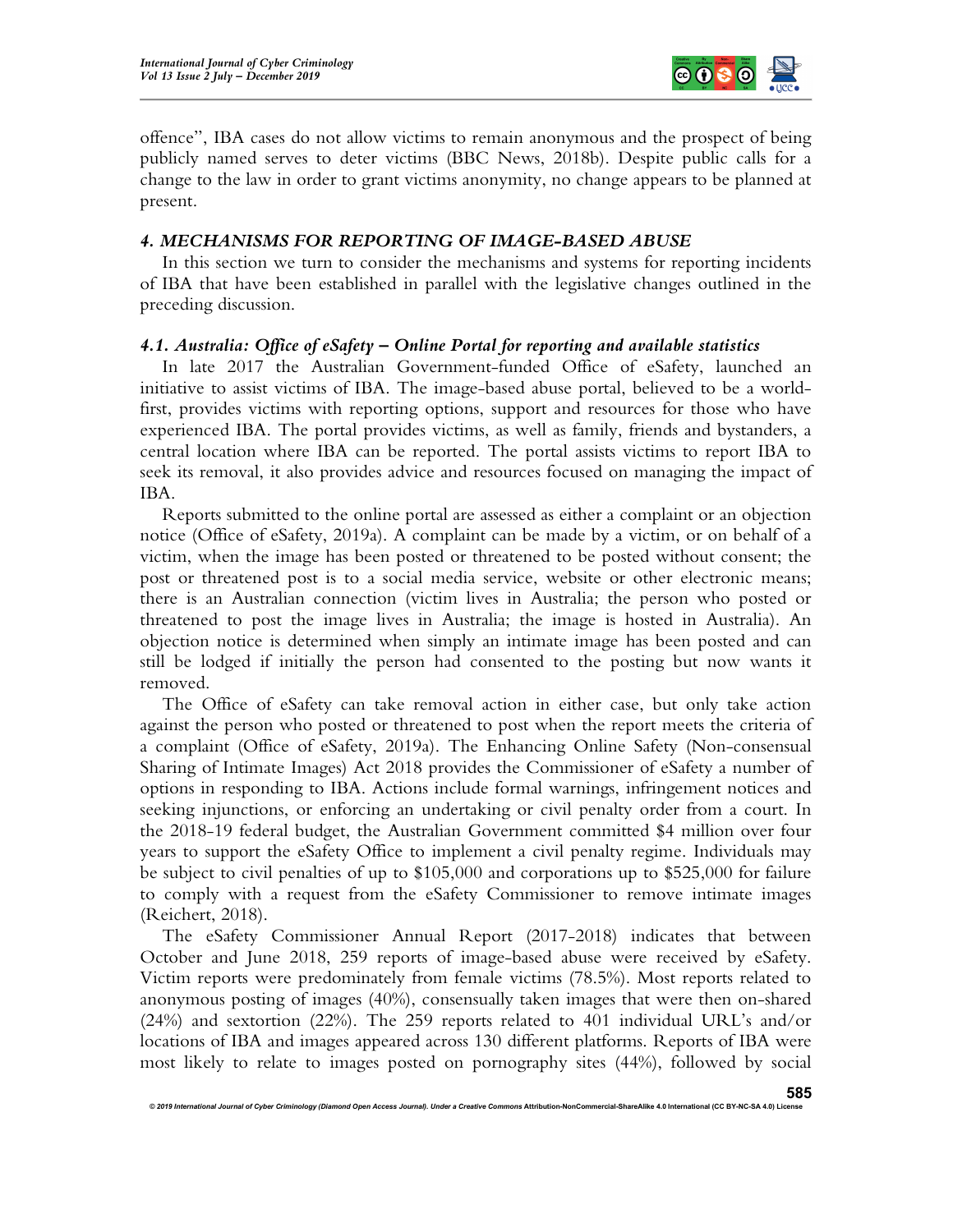media (25%) and held by a third party (17%). One of the major challenges for victims who seek to have images removed, relates to images being hosted on platforms operating outside of the country in which the victim resides. The online portal and advocacy of the Office of eSafety on behalf of victims constitutes a promising approach to overcoming such difficulties. It was reported that despite most material being hosted in overseas locations in approximately 80 per cent of reported cases eSafety was successful in having the material removed (eSafety Commissioner Annual Report, 2017-2018).

#### 4.2. UK: Reporting Dynamics and Regulatory Absences

In sharp contrast to the recently-established Australian reporting system for IBA, the UK has yet to see the establishment of a centralized mechanism with responsibility for receiving and acting upon such abuse. This lacuna is part of a wider problem (currently the subject of intense debate and significant policy discussion) about the absence of a statutory regulator with the power to monitor and act as necessary to compel social media platforms to remove offending content, and/or to sanction them for a failure to do so. The recently published government White Paper on tackling online harms includes a consultation on establishing a system of statutory regulation. It proposes the creation of an "independent regulator" (or the extension of statutory responsibilities held by an existing regulatory body) which would oversee a legally-enshrined "duty of care" on the part of online platforms towards their users; oversee the implementation of "redress mechanisms" available for users; and take "prompt and effective enforcement action in the event of non-compliance" (Online Harms White Paper, 2019, p.54). Quite what form enforcement action might take is not specified in the proposals, but one idea that has been proposed by government Ministers and others is to include a regime of administrative fines along the lines of those seen not just in Australia but also in Germany (Achten, 2018). However, internet industry bodies (such as the Internet Association) have expressed staunch resistance to any extension of legal liability for offending content so as to include the platforms or services through which that content is shared (so-called third-party liability) (Rajan, 2019). The situation regarding digital service providers' legal responsibilities regarding online content is further complicated by the UK's departure from the European Union (so-called Brexit), as EU regulations and directives exercise significant control in this area (for example through its Electronic Commerce Directive (2000) and General Data Protection Regulation (2018) – Baistrocchi 2003, Tankard 2016). Given this context, it remains profoundly uncertain just what kind of regulatory architecture might emerge, and when it might eventually take effect.

In the absence of any statutory provision or state-sanctioned mechanisms for reporting and responding to IBA, the response has thus far been left to 'third sector' and voluntary actors. There are presently two online platforms that enable victims of IBA to report their experiences, both established in 2015 coterminous with the introduction of the aforementioned legal provisions in the CJCA. The first of these is Victims of Internet Crime: Speak Out (voic.org.uk). Established by a survivor of IBA, the forum creates a space for victims to bear witness to and speak out about their abuse experiences, as well as offering general advice about how to report victimization and seek redress from social media services through content removal. It also signposts visitors to psychological support services and relevant news via its Twitter feed, Facebook page, Pinterest, and Instagram.

© 2019 International Journal of Cyber Criminology (Diamond Open Access Journal). Under a Creative Commons Attribution-NonCommercial-ShareAlike 4.0 International (CC BY-NC-SA 4.0)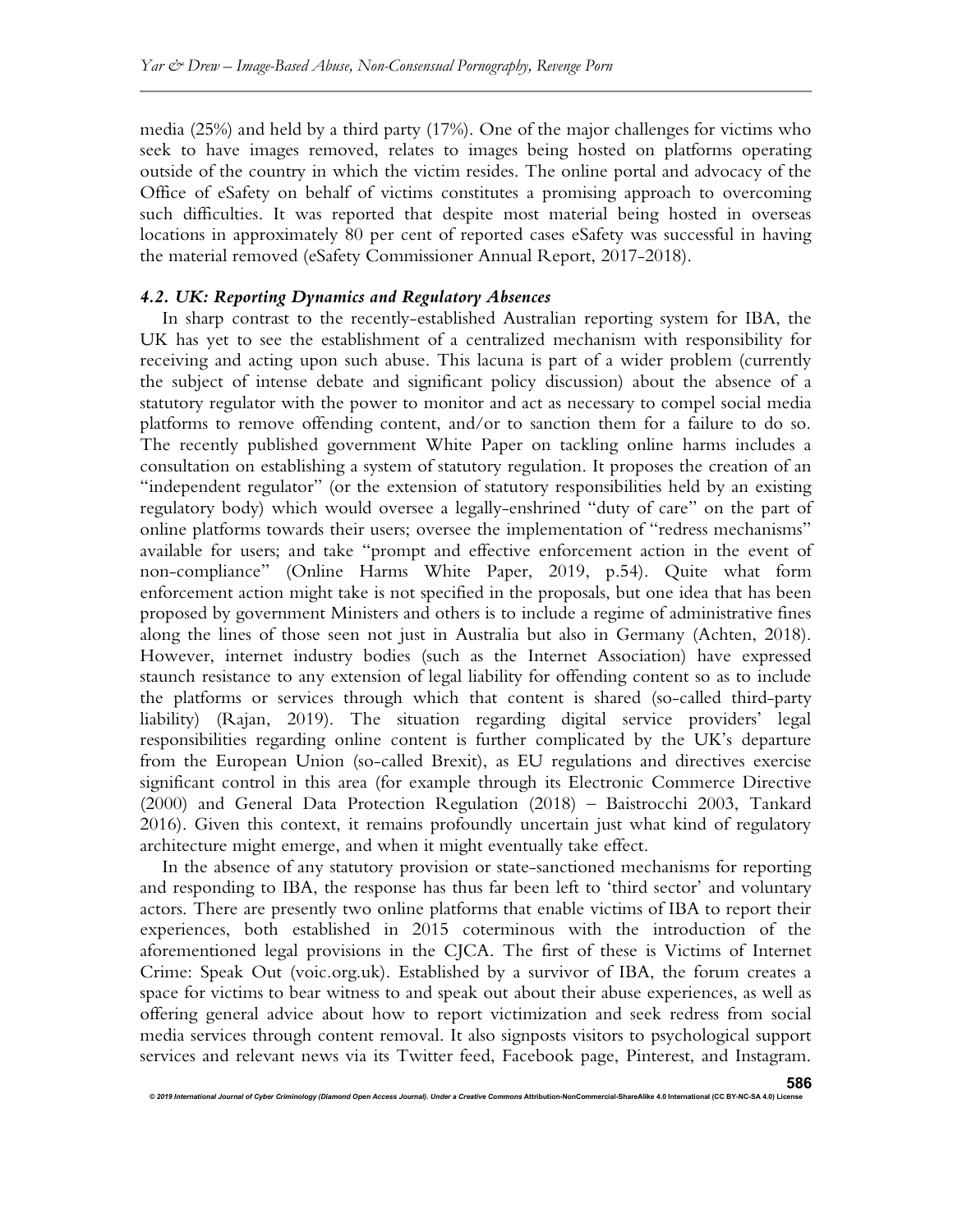

However, there is no indication in the site's communications that reports of IBA are forwarded to law enforcement. Moreover, judging by its social media following (in the low hundreds) its reach amongst users (while not negligible) is clearly, thus far, limited.

The second avenue available for victims of IBA is provided by the Revenge Porn Helpline (https://revengepornhelpline.org.uk/). The site, as its name indicates, offers a helpline for victims (available by phone and email) that can provide advice, assistance with reporting abusive images to social media services, and legal advice including guidance on the evidence a victim will need in order to report an offence to the police. However, the helpline does not directly report incidents to the police on victims' behalf, nor does it assist victims from outside the UK or those who are under 18 years of age (the latter being directed to the Internet Watch Foundation (IWF) which deals with child sex abuse imagery). The hotline reports that, in the 3 years following its establishment (2015-2018), it was contacted by 4,078 individuals seeking advice in cases of abuse, and in over 80% of cases the offending content they reported on behalf of victims was successfully removed. Of the victims contacting the hotline, 67% are female and 33% male. Of cases 13.3% involve 'sextortion' (using the threat of disclosing intimate images to extort sexual favors from victims). Some 16-17% of the incidents entail the sharing of images via social media platforms, and in about 25% of cases there is a threat to disclose images but that threat is not followed-through<sup>5</sup>. In addition to receiving these reports from victims, it also provides users with direction to counselling and support services, to free legal advice provided by a university partner, and hosts various informational resources. While in no sense an official agency of the state (it is operated by a not-for-profit charitable trust), the helpline is nevertheless funded by the UK Government's Equalities Office.

The non-statutory nature of the present provision for reporting IBA in the UK is clearly subject to limitations. Firstly, there are a number of different actors to whom victims and other concerned parties might report an offence (in addition to the IBAspecific channels discussed above, individuals may also approach voluntary organizations supporting victims of sexual abuse or more-broadly targeted services such as the national charity Victim Support). This variety of avenues may well result in (a) uncertainty on the part of victims as to whom to best contact; and (b) uneven and irregular kinds of advice and assistance being offered e.g. some actors will have better and more strongly-rooted relationships with social media platforms, enabling them to more easily and effectively facilitate content removal. As already noted, since there is no mandatory mechanism for responding to user complaints, content removal or remedial actions are very much up to the responsiveness of social media platforms themselves. Further, for those wishing to see action taken against offenders by the criminal justice system, it is left to the victims to contact the police and report the offence, by telephone or in-person at a police station. Given the sensitive and distressing nature of IBA, this requirement for direct disclosure (including potentially sharing details about the nature and content of intimate images and recordings), may serve to deter victims (as has been shown to be the case with other kinds of sexual offences – Taylor & Gassner, 2010). For all these reasons, there is a potentially strong argument for the UK adopting or adapting the Australian approach to tackling IBA

<sup>&</sup>lt;sup>5</sup> This data was provided by the Revenge Porn Helpline in response to an email inquiry from one of the authors.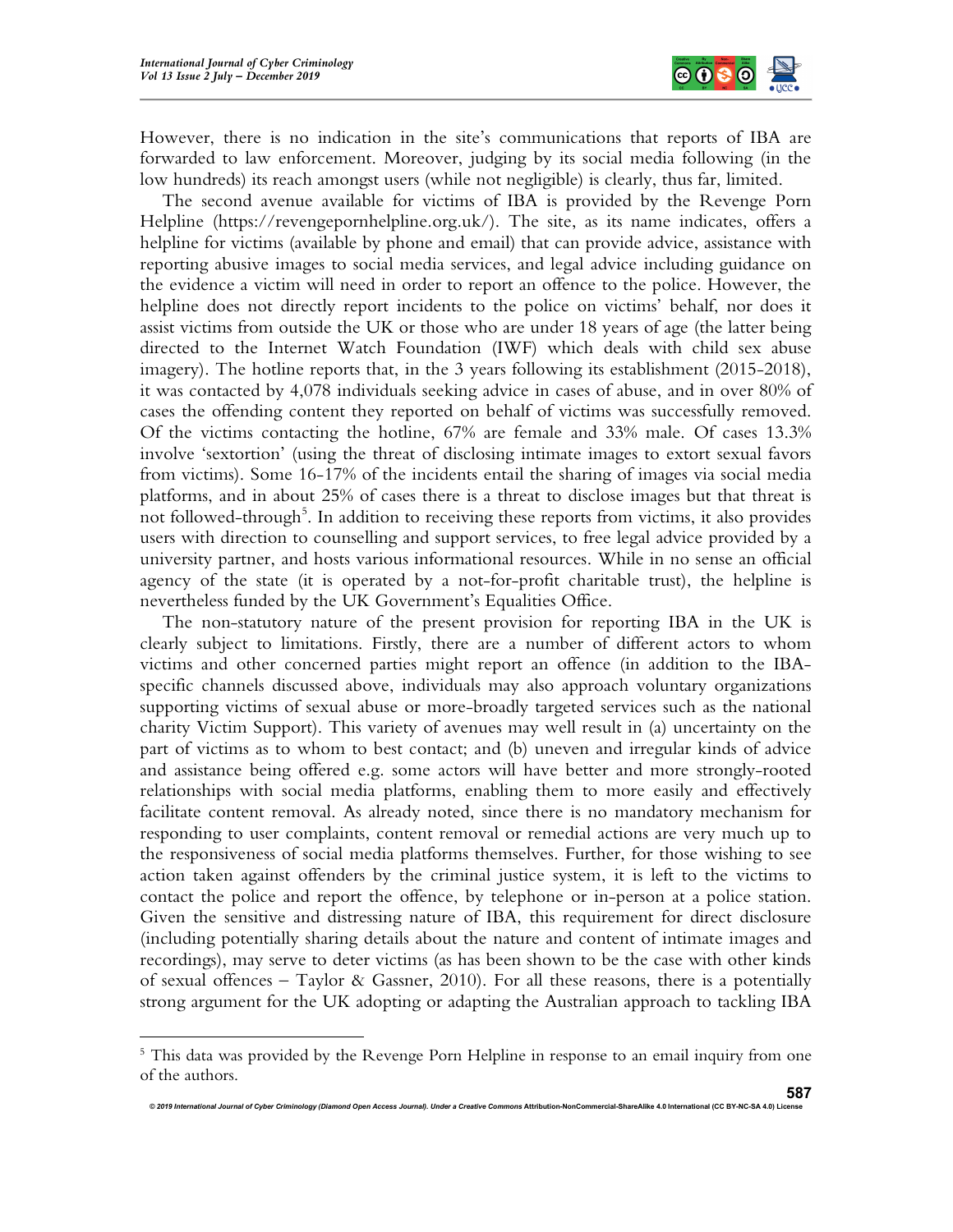as it considers how it will implement the recently-announced regulatory proposals in the Online Harms White Paper. In the next section, we assess the Australian approach, highlighting its advantages and possible drawbacks, as a viable template for best-practice in the UK and elsewhere.

# 5. MOVING FORWARD: DOES AUSTRALIA PROVIDE A VIABLE MODEL FOR TACKLING IBA?

The Australian model provides an opportunity to explore the benefits and possible pitfalls of a proactive and concerted effort to tackle the challenges of reporting, reacting to, and preventing IBA. The current approach in Australia tackles IBA through a continuum of direct criminal and regulatory sanctions through to self-regulation. It is perhaps useful to examine the new approach adopted in Australia in light of the challenges that have continued to plague online crime more generally.

Consciousness-raising and education relating to cybercrime has proliferated in recent times, with numerous and varied government and non-government entities seeking to provide resources and support to potential and existing victims. Though well-intentioned, the maze and diversity of resources, spread across websites and educational programs, potentially results in a confusing mix of multi-faceted and non-focused responses that are in fact overwhelming. The Office of eSafety has seemingly provided a comprehensive and focused web resource that provides both education and support resources for victims, potential victims, families and bystanders of IBA. The proactive and early identification of the emergence and growth of IBA by the Australian Government through the Office of eSafety has resulted in a more coherent and centralized point for victims and related parties.

Reporting continues to be a significant issue, first in terms of impact that the lack of reporting has on understanding the prevalence and characteristics (victims, offenders, offenders' methods) of cybercrime. This results in a lack of data about the true prevalence of crimes. Without accurate prevalence data we are unable to determine trajectory and growth of crime and we are unable to lobby for resources in proportionate response to the problem. Further, without data we lack knowledge about perpetrators and the modus operandi of IBA. In turn, we are unable to accurately determine the impact of interventions designed to prevent and reduce this crime. Second, police and other responsible regulatory agencies are unable to police, prevent and react to cybercrime without victim reports. One of the greatest challenges is to encourage and assist victims to report (van de Weijer, Leukfeldt & Bernasco, 2018). Even when victims overcome their concerns and fears about reporting, they are then often confused about how to report their victimization (Button, Lewis & Tapley, 2014). As such, victims continue to be victimized and offenders continue to perpetrate their crimes without constraint.

The approach taken by the Office of eSafety overcomes a number of the issues that have been identified regarding reporting. It is proposed that the development and facilitation of a centralized reporting portal provided on the Office of eSaftey website is a crucial pillar in successfully addressing IBA. It provides a central reporting facility that is simple and accessible to victims of IBA. This seems to go some way in addressing the barrier often faced by victims who seek to report but are confused about where and how to report. This central reporting portal also maximizes the likelihood that a more

© 2019 International Journal of Cyber Criminology (Diamond Open Access Journal). Under a Creative Comn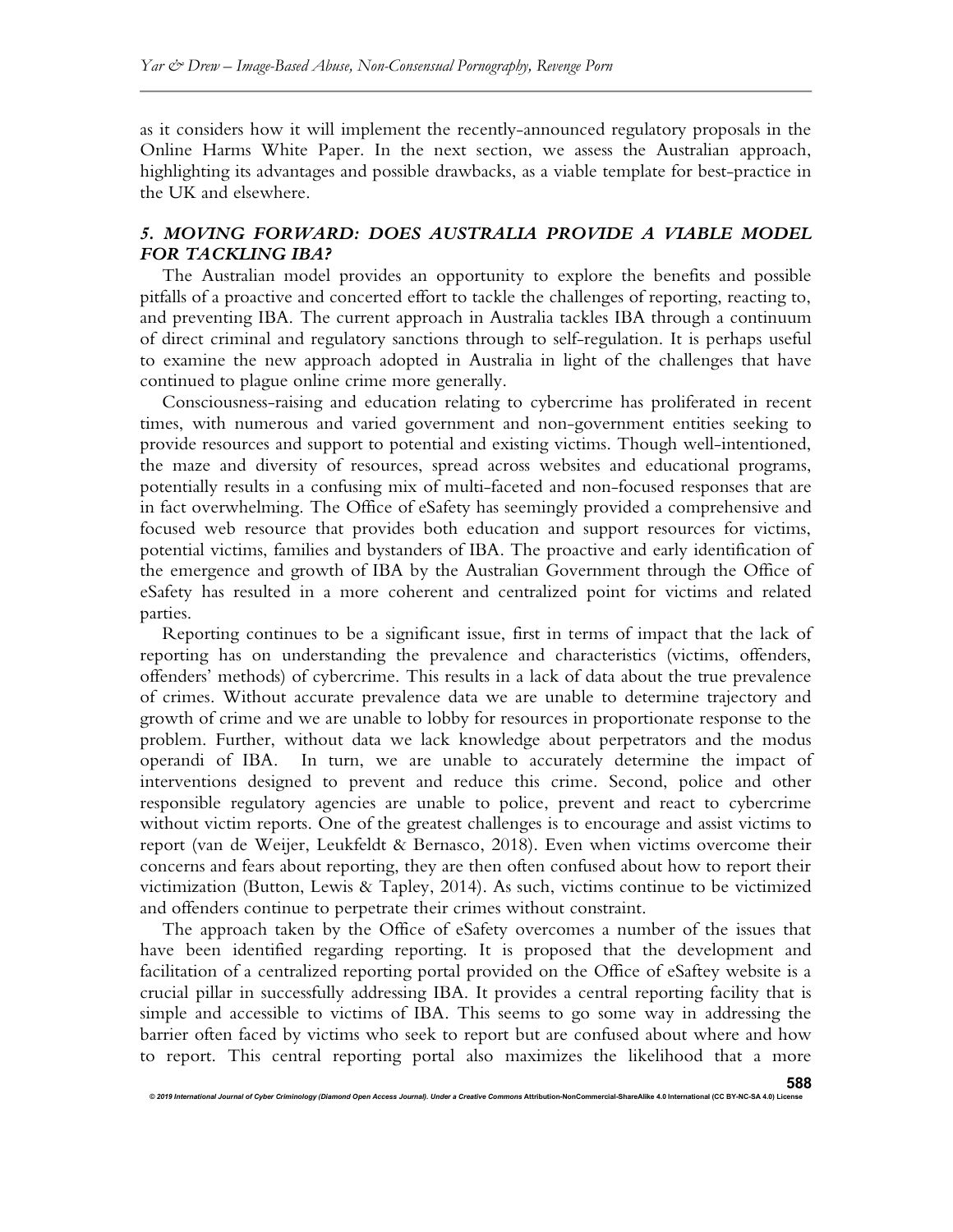

comprehensive dataset on IBA can be collected. It must be noted, however, that in order to take wholistic action on IBA this data must be shared by the Office of eSafety and included in official crime statistics datasets. Often with crime we look exclusively to police agencies and court records, the Office of eSafety as a regulatory agency must ensure that their data is used to work closely with other stakeholders such as police to promote prevention and disruption of IBA.

As indicated earlier, the Office of eSafety website provides victims with assistance in the removal of IBA images and/or videos. It has been noted, however, that a frustration for victims of cybercrime more broadly is the lack of perceived action that is taken when victims do report. For most cybercrimes, police are simply unable to investigate many of the offences that are reported due to jurisdictional and geographic boundaries, with offenders located off-shore. The approach taken in Australia to IBA, whilst still potentially suffering the same frustrations as other kinds of cybercrime regarding perpetrators, has focused on the actions that are within an achievable remit of preventing further IBA and disrupting the crime. Legislative changes to the Enhancing Online Safety Act 2015 were made in order for victims to be assisted by the Office of eSaftey to remove intimate images or videos. The changes to legislation provide a support mechanism for victims to assist them having images and videos removed which in the first instance is likely to be the most important outcome for victims. The approach taken in Australia has embraced the concept that responses to reducing crimes such as IBA must look to the entities that facilitate interaction between potential victims and perpetrators. In cyberspace, crime occurs within legitimate platforms such as social media. It is proposed that providing legislative support for the capacity and reach of the Office of eSafety will likely multiply its impact and success. It centers regulatory coercion and power within the mandate of the Office of eSaftey that is able to be used as levers within the space that IBA is typically occurring, specifically legitimate social media platforms. Other countries who are considering adopting the Australian approach need to evaluate the need for legislative changes to support the initiative. A reliance on voluntary compliance by social media platforms may prove much more challenging.

A strength of the resources provided by the Office of eSafety website, particularly in respect to reporting, it that it goes beyond its own scope and purview of control in the IBA space and provides information to victims about other reporting mechanisms, such as reporting to police. This approach gives power to victims to meet their intended goals. Whilst the Office of eSafety is able to assist in achieving the removal of IBA images and/or videos and coercing social media platforms and others to comply with removal, victims may also seek to pursue criminal outcomes against the perpetrators. It is crucial that information is provided to victims informing them of all their options. Victims need to be clearly informed about their options and rights not only to stop the abuse but also, seek retribution through criminal sanctions.

Looking to the regulation of social media and the responses to IBA in the UK, the lessons learned thus far from developments in Australia ought to be considered carefully by the government as it consults on formulating a statutory online harms regulator. Firstly, it is important that the regulatory body that is ultimately created or empowered provides a clearly visible, accessible and effective mechanism through which victims and others may report incidents of IBA. This will, as noted above, help to ensure that (a) as many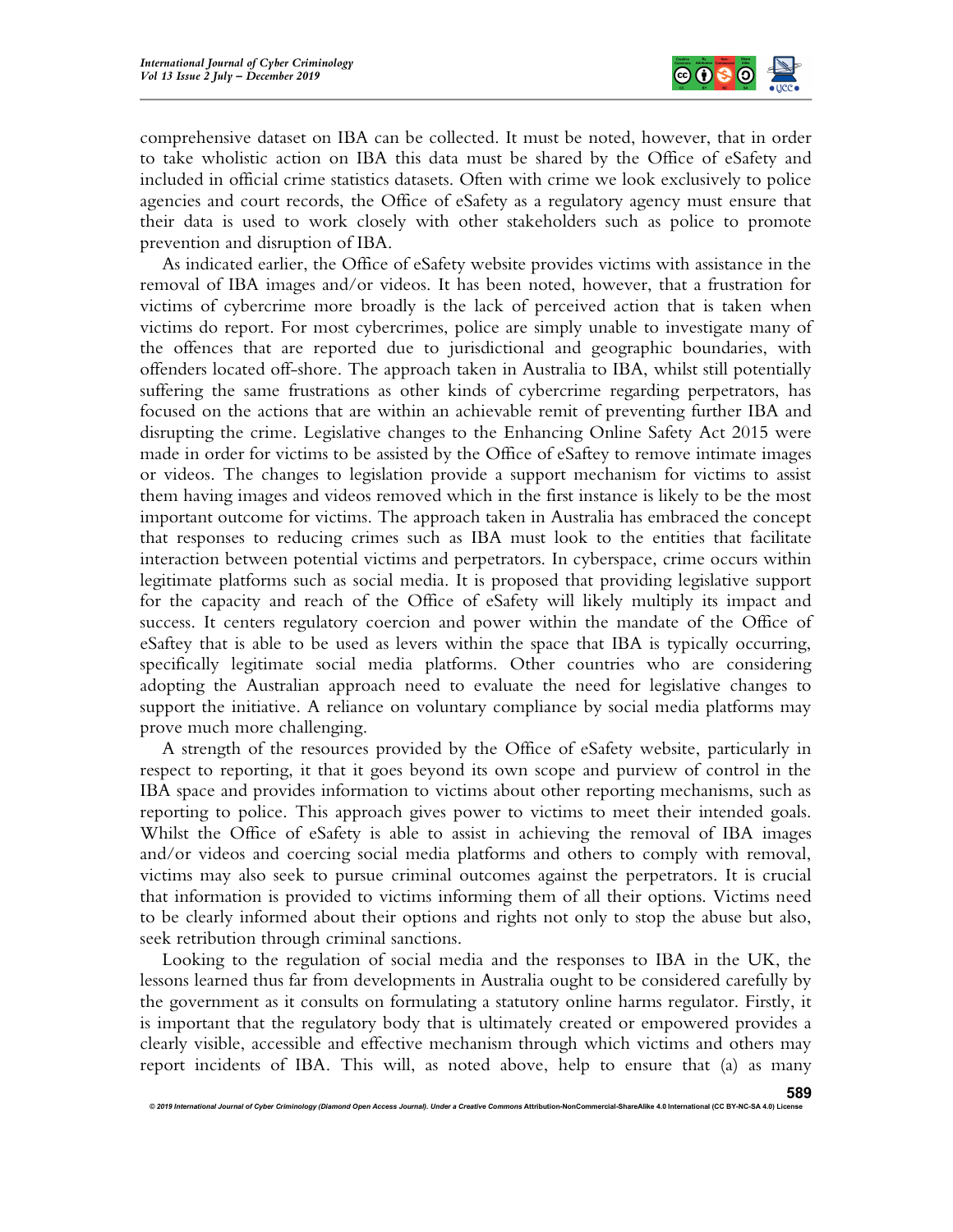incidents as possible are reported and drawn to the attention social media platforms, so as to facilitate speedy removal of offending content; (b) that incidents in breach of criminal law provisions of the 2015 Act are drawn to the attention of the police for investigation and potential prosecution, and (c) robust and reliable data about levels and trends in IBA, and about victims, offenders, and the sites/channels/platforms where incidents occur, are recorded and made available for criminal justice actors, policy makers and researchers.

Secondly, that the powers of the regulator to compel compliance from social media platforms, and any corresponding regime of penalties for non-compliance, be sufficiently stringent to incentivize large and powerful media corporations to prioritize their duty of care toward users. Pressure to invest the appropriate levels of care and resources to preventing and tackling IBA is needed.

Thirdly, that the regulator plays a pivotal role in informing and educating users about the harms of IBA and the kinds of activities that fall under the banner of such abuse, and in directing victims to appropriate resources and forms of support. Ultimately, however, any such regulatory regime needs the underpinning support from legislation that provides protection to victims by prohibiting IBA. In this regard, as has been noted earlier, the law in England & Wales may be deficient in two main respects. Firstly, by classifying IBA as a 'communication offence' rather than a sexual offence, victims are denied the anonymity that applies in instances of other kinds of sexual abuse. This lack of anonymity has been identified a key impediment to victims reporting incidents and pursuing resolution through the criminal justice system. Secondly, and perhaps even more significant, the law around IBA at present does not criminalize threatening to distribute private sexual materials, but rather only those incidents in which the offender follows-through on such threats. Given that threatening short of actual disclosure is experienced by a significant proportion of victims, and in and of itself is the source of considerable harm and distress, the extension of the definition of IBA is needed to more fully address the problem in its various manifestations (as is the case in Australian law). It is only through a coherent and thorough articulation of law and regulatory action that the UK can make effective inroads when it comes to tackling IBA.

#### Conclusion

This paper provided an analysis of the rise in IBA as a modern-day issue that continues to increase and impact on individuals across the world. Our analysis, in light of the broader context of online misogyny, gender-based victimization, "toxic masculinity" and patriarchal control, calls for a wide-encompassing debate in light of existing socio-cultural sexism and discrimination. Importantly, this paper reviewed moves in England & Wales and Australia, and formative developments in countries such as the United States, to criminalize IBA and the associated challenges of crime control initiatives in effectively responding to the problem. Based on this analysis, the authors were able to map the types of user-oriented crime prevention initiatives that are being developed in Australia and England & Wales. It is concluded that, despite the potential pitfalls that can be identified in the journey towards more robust criminalization of IBA, important and positive steps are being taken and achieved. Further, particularly in Australia, significant consideration is being given to both prevention and responding to IBA. Australia has developed a model that clearly acknowledges the need for criminal recourse and sanctions, has identified and

© 2019 International Journal of Cyber Criminology (Diamond Open Access Journal). Under a Creative Commons Attribution-NonCommercial-ShareAlike 4.0 International (CC BY-NC-SA 4.0) License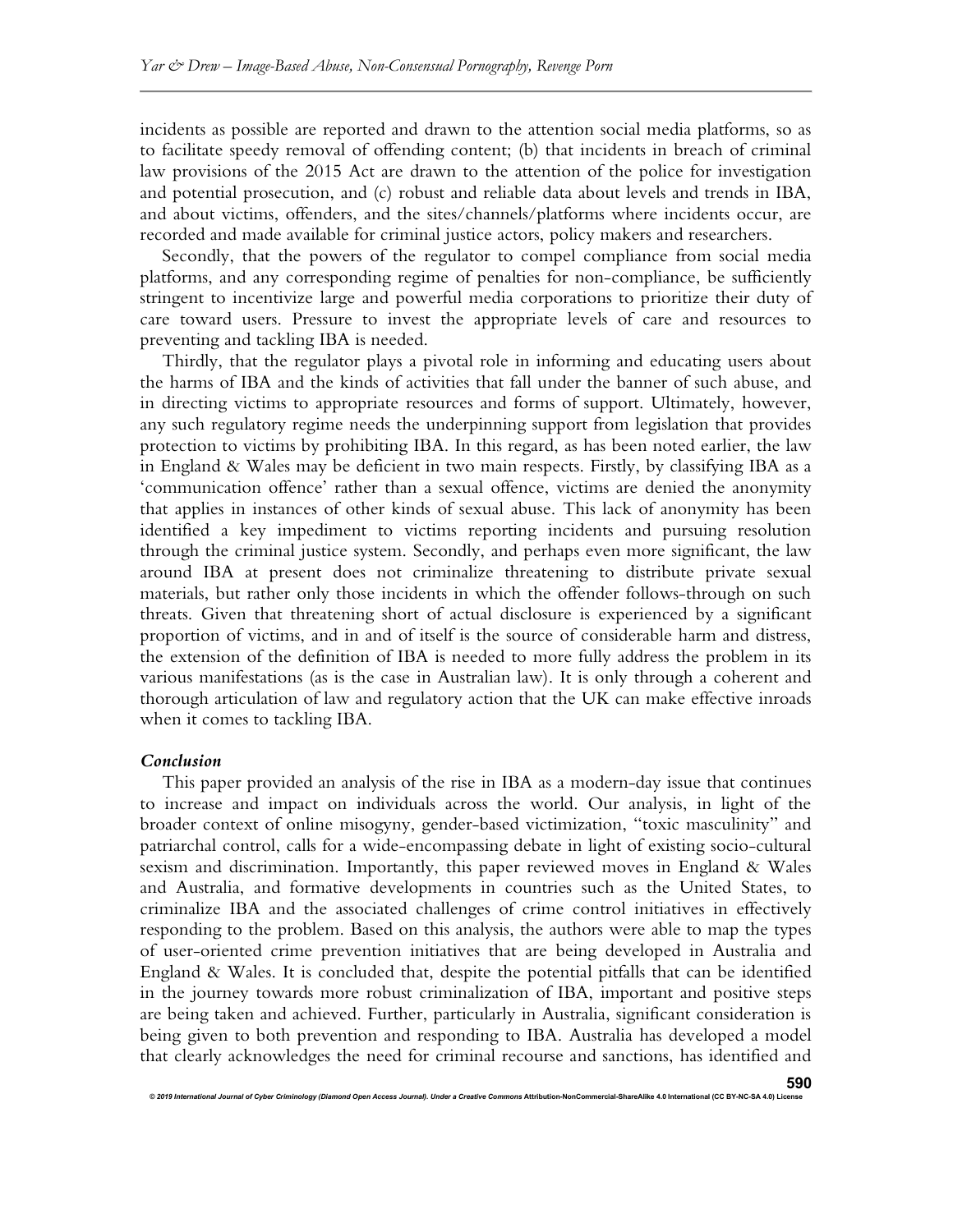

developed resources to assist victims navigate the complexity and confusion often associated with removal of images and videos and has responded to the need for better crime prevention education.

As demonstrated throughout this paper, we need to be cognizant of the actions and progress being made in relation to IBA response and prevention across the world. There is potentially much to be learnt from those who have been early responders to IBA. As countries successively tackle IBA through their own criminal justice systems and stakeholder engagement, they would be wise to reflect on instances of best practice already established elsewhere. IBA is not a geographically bound issue, it goes beyond borders and occurs in uncharted cyberspace, it is likely that the most effective efforts in responding to IBA, just as we have seen in other emerging cybercrimes, will involve a simultaneous approach at both a domestic and global level.

# References

- Achten, N. (2018). Social Media Content Moderation: The German Regulation Debate. Lawfare, 27 December. Retrieved from https://www.lawfareblog.com/social-mediacontent-moderation-german-regulation-debate.
- Baistrocchi, P. A. (2002). Liability of intermediary service providers in the EU Directive on Electronic Commerce. Santa Clara Computer & High Technology Law Journal, 19, 111-130.
- BBC News (2015). 'Revenge porn' site owner convicted of extortion. *BBC News*, 3 February. Retrieved from https://www.bbc.co.uk/news/technology-31112599.
- BBC News (2018a). New guidelines for 'revenge porn' crimes. BBC News, 5 July. Retrieved from https://www.bbc.co.uk/news/uk-44713953.
- BBC News (2018b). Revenge porn: One in three allegations dropped. BBC News, 14 June. Retrieved from https://www.bbc.co.uk/news/uk-england-44411754.
- Bennett, R. R. (2004). Comparative criminology and criminal justice research: The state of our knowledge. Justice Quarterly, 21(1), 1-21.
- Button M, Lewis C, Tapley J (2014) Not a victimless crime: The impact of fraud on individual victims and their families. Security Journal, 27(1), 36–54.
- Calvert, C. (2013). Revenge porn and freedom of expression: Legislative pushback to an online weapon of emotional and reputational destruction. Fordham Intellectual Property, Media & Entertainment Law Journal, 24, 673-702.
- Cox, J. (2015) Revenge Porn Returns to the Dark Web. Motherboard, June 29. Retrieved from https://motherboard.vice.com/en\_us/article/53988z/revenge-pornreturns-to-the-dark-web.
- Criminal Justice and Courts Act 2015 (2015). Retrieved from http://www.legislation.gov.uk/ukpga/2015/2/contents/enacted.
- Criminal Justice and Courts Act 2015 Explanatory Notes (2015). Retrieved from https://www.legislation.gov.uk/ukpga/2015/2/notes/data.xht?view=snippet&wrap=tr ue.
- Crimes Amendment (Intimate Images) Amendment Act 2017 (NSW). Retrieved from https://legislation.nsw.gov.au/#/view/act/2017/29/full.
- Crofts, T., Lee, M., McGovern, A., & Milivojevic, S. (2016). Sexting and Young People. Houndsmills, Basingstoke: Springer.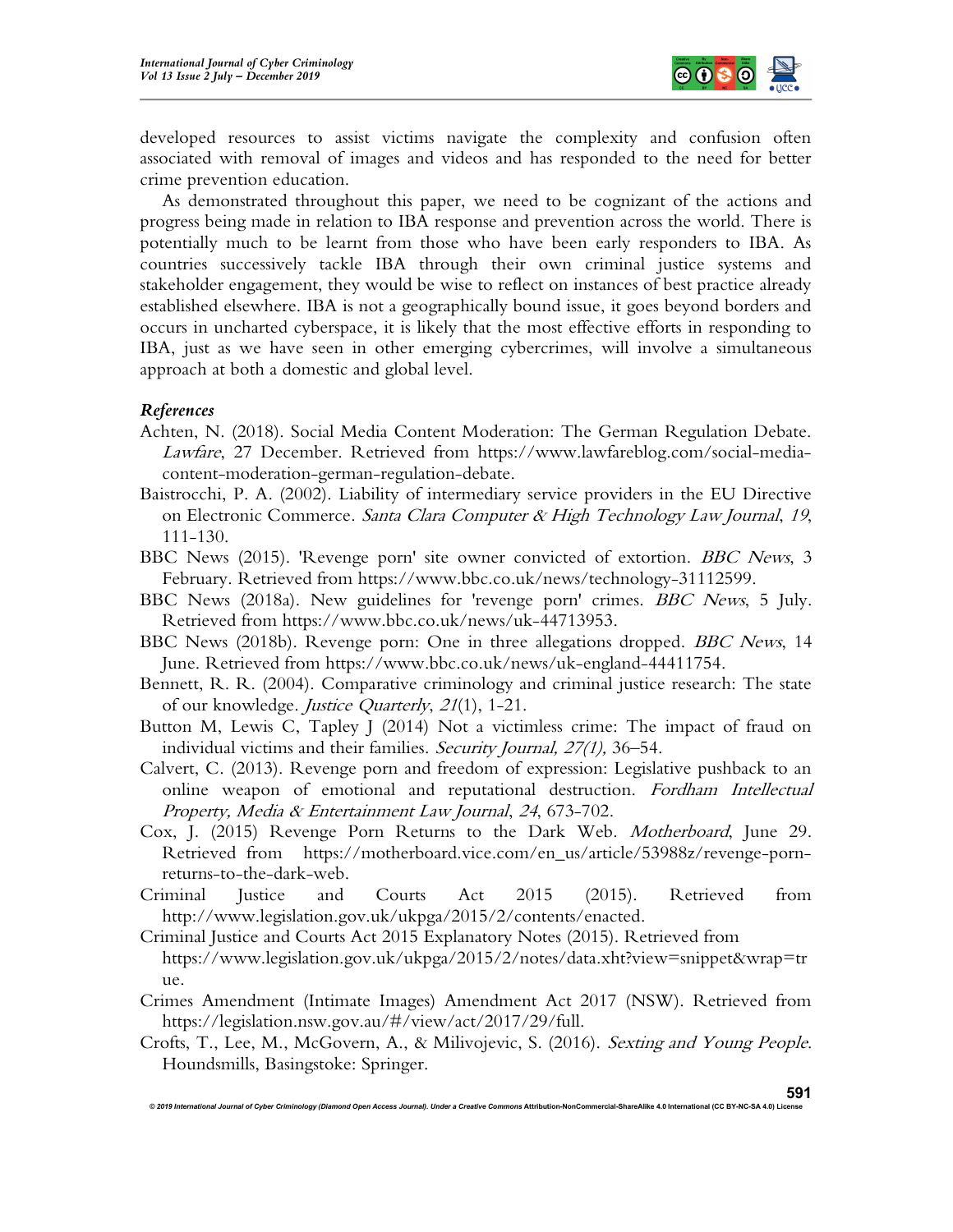- CPS (Crown Prosecution Service). (2016). Violence against Women and Girls Crime Report 2015-16. London: CPS.
- CPS (Crown Prosecution Service). (2017). Violence against Women and Girls Crime Report 2016-17. London: CPS.
- CPS (Crown Prosecution Service). (2018). Violence against Women and Girls Crime Report 2017-18. London: CPS.
- Davies, C. (2015). Revenge porn cases increase considerably, police figures reveal. The Guardian, July 15. Retrieved from https://www.theguardian.com/technology/2015/jul/15/revenge-porn-cases-increasepolice-figures-reveal.
- Douglas, D. M. (2016). Doxing: a conceptual analysis. *Ethics and Information* Technology, 18(3), 199-210.
- Enhancing Online Safety Act 2015 (Cth). Retrieved from https://www.legislation.gov.au/Details/C2017C00187.
- EOSA (2018) Enhancing Online Safety (Non-Consensual Sharing of Intimate Images Bill) 2018. Canberra: Parliament of Australia.
- EOSA (2018b) Enhancing Online Safety (Non-Consensual Sharing of Intimate Images Bill) 2018: Revised Explanatory Memorandum. Canberra: Parliament of Australia.
- FindLaw (2019) Revenge Porn Laws by State. Retrieved from https://criminal.findlaw.com/criminal-charges/revenge-porn-laws-by-state.html.
- Fletcher, G. (2014) Revenge porn has become too profitable to go away. The Conversation, April 24. Retrieved from http://theconversation.com/revenge-pornhas-become-too-profitable-to-go-away-25837.
- Franklin, Z. (2014). Justice for revenge porn victims: Legal theories to overcome claims of civil immunity by operators of revenge porn websites. California Law Review, 102(5), 1303-1335.
- Franks, M.A. (2016). Drafting An Effective "Revenge Porn" Law: A Guide for Legislators. Retrieved from
	- https://papers.ssrn.com/sol3/papers.cfm?abstract\_id=2468823.
- Frye, J. (2018). From Politics to Policy: Turning the Corner on Sexual Harassment. Center for American Progress, January 31. Retrieved from https://www.americanprogress.org/issues/women/news/2018/01/31/445669/politicspolicy-turning-corner-sexual-harassment.

Gault, M. & Cox, J. (2018). Police Have Seized Revenge Porn Site Anon-IB. Motherboard, April 25. Retrieved from https://motherboard.vice.com/en\_us/article/mbxdwv/anon-ib-revenge-porn-siteseized-by-politie.

- Henry, N., Powell, A. & Flynn, A. (2017). Not Just 'Revenge Pornography': Australians' Experiences of Image-Based Abuse. A Summary Report. Melbourne: RMIT University.
- Hill, K. (2011). Revenge Porn with a Facebook Twist. Retrieved from https://www.forbes.com/sites/kashmirhill/2011/07/06/revenge-porn-with-afacebook-twist/#53a01d1d2e6a.
- Hunt, E. (2016) Victoria leads way in piecemeal approach to outlawing revenge porn. The Guardian, 5 September. Retrieved from https://www.theguardian.com/australia-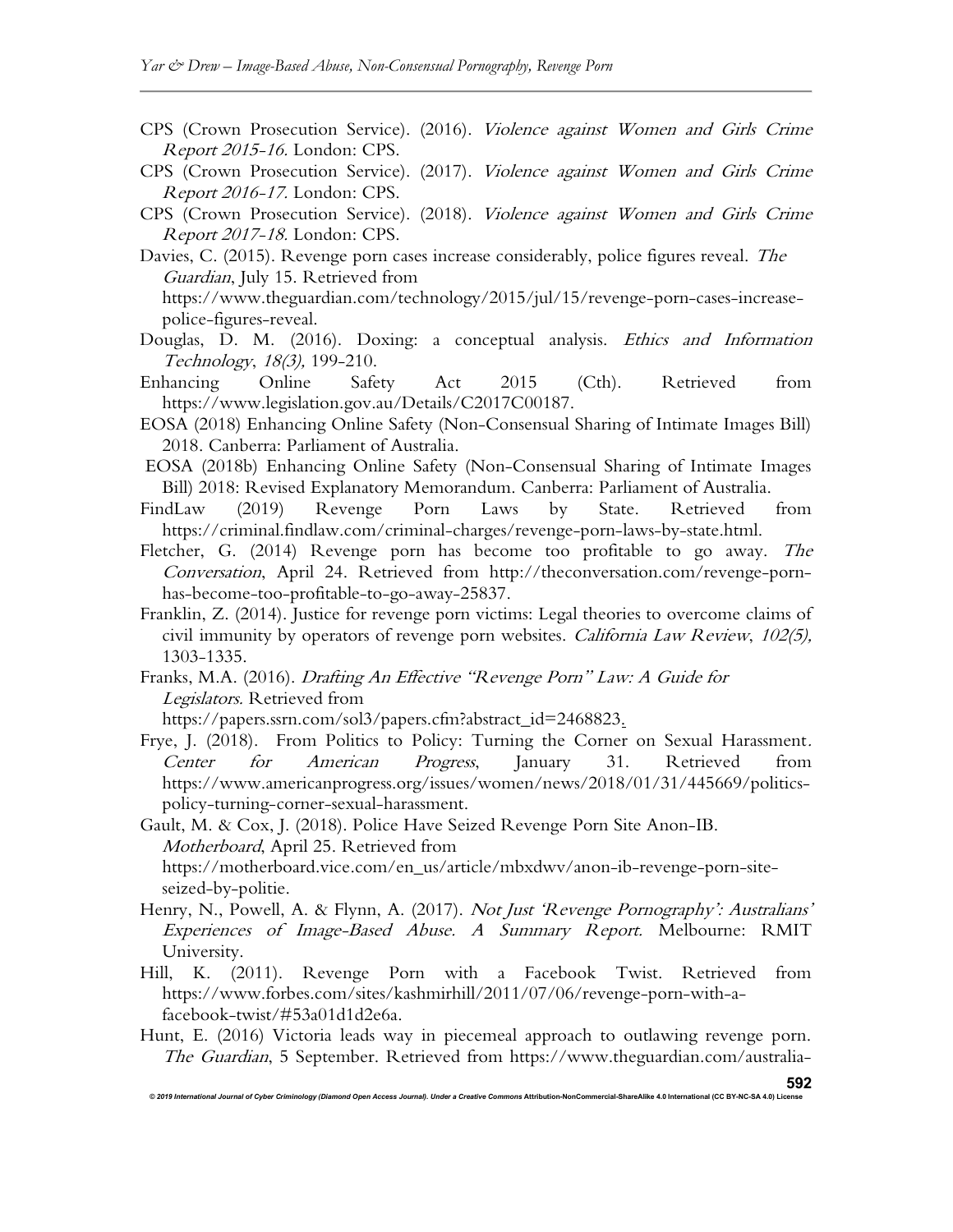

news/2016/sep/05/victoria-leads-way-in-piecemeal-approach-to-outlawing-revengeporn

Lenhart, A. (2009). Teens and sexting. Pew Internet & American Life Project, 1, 1-26.

Lenhart, A., Ybarra, M. & Price-Feeney, M. (2016). Nonconsensual image sharing: One in 25 Americans has been a victim of "revenge porn". Center for Innovative Public Health Research. Retrieved from

https://datasociety.net/pubs/oh/Nonconsensual\_Image\_Sharing\_2016.pdf.

- Levendowski, A. (2013). Using copyright to combat revenge porn. NYU Journal of Intellectual Property & Entertainment Law, 3, 422-446
- Linkous, T. (2013). It's Time for Revenge Porn to Get a Taste of Its Own Medicine: An Argument for the Federal Criminalization of Revenge Porn. *Richmond Journal of Law* & Technology, 20(4), 1-39
- Marganski, A. J. (2018) Feminist Theory and Technocrime: Examining Gender Violence in Contemporary Society. In K. F. Steinmetz & M. R. Nobles (eds.) Technocrime and Criminological Theory. New York & Abingdon: Routledge. 11-34
- Martinez, C. (2014). An Argument for States to Outlaw 'Revenge Porn' and for Congress to Amend 47 USC § 230: How Our Current Laws Do Little to Protect Victims. Pittsburgh Journal of Technology Law and Policy, 14(2), 236-252.
- Massanari, A. (2017). # Gamergate and The Fappening: How Reddit's algorithm, governance, and culture support toxic technocultures. New Media & Society, 19(3), 329-346.
- McCormick, R. (2014). Hack leaks hundreds of nude celebrity photos. The Verge, September 1. Retrieved from https://www.theverge.com/2014/9/1/6092089/nudecelebrity-hack.
- McGlynn, C., Rackley, E., & Houghton, R. (2017). 'Beyond 'Revenge Porn': the continuum of image-based sexual abuse. Feminist Legal Studies, 25(1), 25-46.
- Mitchell, K. J., Finkelhor, D., Jones, L. M., & Wolak, J. (2012). Prevalence and Characteristics of Youth Sexting: A National Study. Pediatrics, 129(1), 13-20.
- Nagle, A. (2017). Kill All Normies: Online Culture Wars from 4chan and Tumblr to Trump and the alt-right. Alresford: John Hunt Publishing.
- NSW Government (2017). Revenge porn is a crime. 25 August. Retrieved from https://www.nsw.gov.au/news-and-events/news/revenge-porn-is-a-crime.
- Office of eSafety (2019a). How to report image-based abuse to the eSafety Commissioner. Retrieved from https://www.esafety.gov.au/image-based-abuse/action/removeimages-video/report-to-us.
- Office of eSafety. (2018). eSafety Commissioner Annual Report (2017-2018). Retrieved from https://www.esafety.gov.au/about-the-office/corporate-reporting.
- Online Harms White Paper (2019). Retrieved from https://www.gov.uk/government/consultations/online-harms-white-paper.
- Powell, A. (2010). Configuring consent: Emerging technologies, unauthorized sexual images and sexual assault. Australian & New Zealand Journal of Criminology,  $43(1)$ , 76-90.
- Rajan, A. (2019). Tech giants write to ministers to spell out views on internet regulation. BBC News, 28 February. Retrieved from https://www.bbc.co.uk/news/entertainment-arts-47400140.